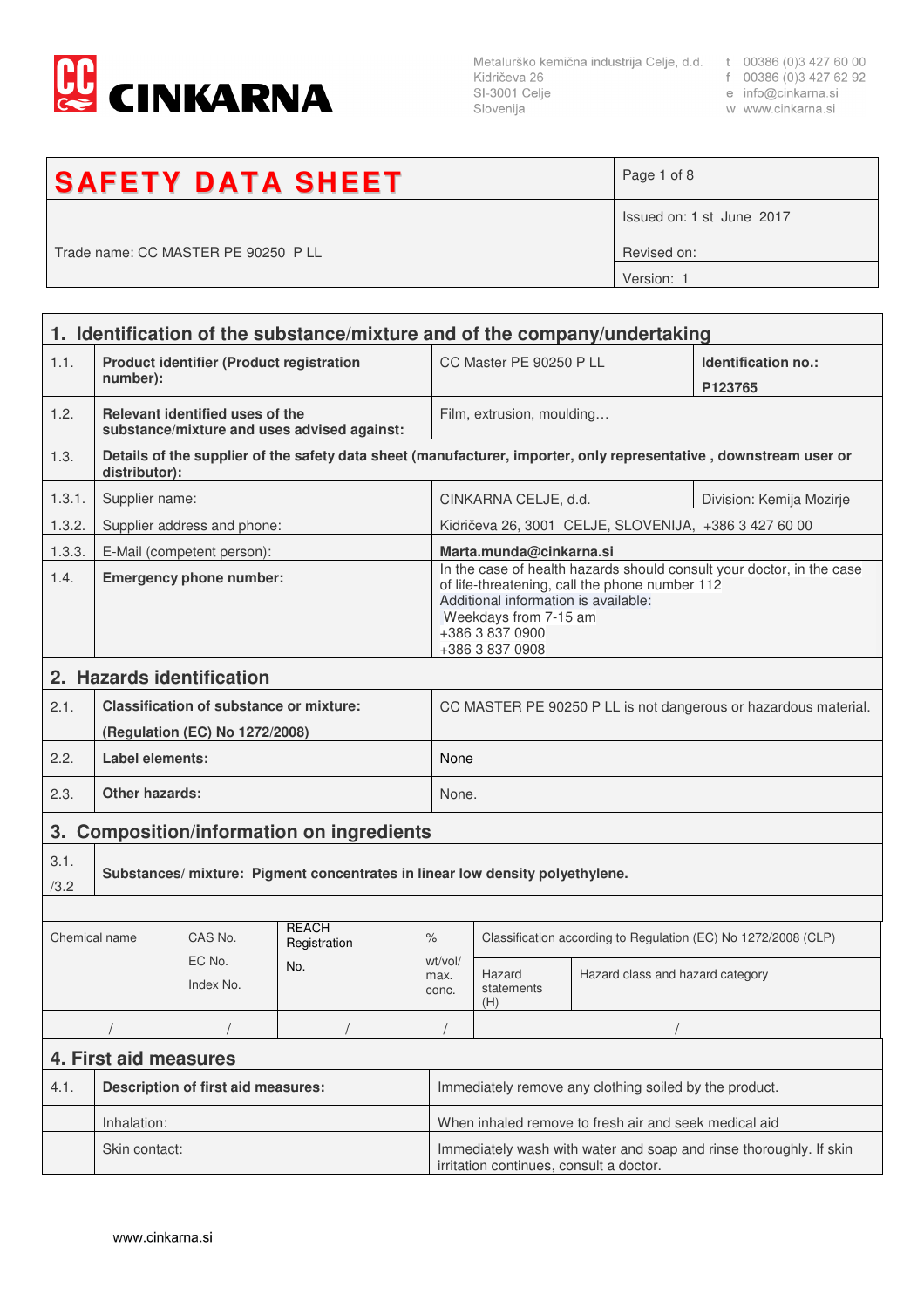Cinkarna Celje, SAFETY DATA SHEET **Page 2 of 8** Trade name: CC Master PE 90250 P LL

|        | Eyes/mycosis contact:                                                                          | Rinse eyes under running water for several minutes. Keep the eyes<br>opened. If symptoms persist, seek medical advice.                                                                        |  |
|--------|------------------------------------------------------------------------------------------------|-----------------------------------------------------------------------------------------------------------------------------------------------------------------------------------------------|--|
|        | Ingestion:                                                                                     | Rinse out the mouth and then drink plenty of water. If symptoms<br>persist, call for medical advice.                                                                                          |  |
| 4.2    | Most important symptoms and effects, acute<br>and delayed:                                     | Not known.                                                                                                                                                                                    |  |
| 4.3.   | Indication of any immediate medical attention<br>and special treatment needed:                 | Toasted part of body cooling with cold water.                                                                                                                                                 |  |
|        | 5. Firefighting measures                                                                       |                                                                                                                                                                                               |  |
| 5.1.   | <b>Extinguishing media</b>                                                                     |                                                                                                                                                                                               |  |
|        | Appropriate media:                                                                             | $CO2$ , foam, water.                                                                                                                                                                          |  |
|        | Inappropriate media:                                                                           | Strong water jet                                                                                                                                                                              |  |
| 5.2.   | Specific hazards arising from the substance or<br>mixture:                                     | In case of fires, hazardous combustion gas is formed: CO and CO <sub>2</sub>                                                                                                                  |  |
| 5.3.   | <b>Advice for firefighters:</b>                                                                | Wear self-contained respiratory protective device. Wear fully                                                                                                                                 |  |
|        |                                                                                                | protective clothing.                                                                                                                                                                          |  |
|        | 6. Accidental release measures                                                                 |                                                                                                                                                                                               |  |
| 6.1.   | Personal precautions protective equipment and<br>emergency procedures                          | Usual precautions when handling the material.                                                                                                                                                 |  |
| 6.1.1. | For non-emergency persons:                                                                     | Prevent the transfer of material into surface water drainage system<br>and underground.                                                                                                       |  |
| 6.1.2. | For emergency responders:                                                                      | No requirements.                                                                                                                                                                              |  |
| 6.2.   | <b>Environmental precautions:</b>                                                              | Prevent the transfer of material into sewers and watercourses.                                                                                                                                |  |
| 6.3.   | Methods and material for containment and<br>cleaning:                                          |                                                                                                                                                                                               |  |
| 6.3.1. | Appropriate spillage retaining techniques (fencing,<br>covering drains, retaining procedures): | Collect spilled material in an appropriated container for disposal.<br>Deposit it based on regulation.                                                                                        |  |
| 6.3.2. | Appropriate cleaning procedures                                                                |                                                                                                                                                                                               |  |
|        | Neutralization techniques                                                                      | Not known.                                                                                                                                                                                    |  |
|        | Decontamination techniques                                                                     | Not known.                                                                                                                                                                                    |  |
|        | Absorbent materials                                                                            | Not known.                                                                                                                                                                                    |  |
|        | Cleaning techniques                                                                            | Use appropriate tools to put the spilled solid in an appropriate disposal<br>or recovery container. Reuse or recycle where possible.                                                          |  |
|        | Sucking techniques                                                                             | Central vacuuming.                                                                                                                                                                            |  |
|        | Required equipment for retaining /cleaning                                                     | Soil, sand, shovel.                                                                                                                                                                           |  |
| 6.3.3. | Inappropriate cleaning or retaining techniques                                                 | Do not rinse with water.                                                                                                                                                                      |  |
| 6.4.   | <b>Reference to other sections:</b>                                                            | For further disposal measures see chapter 13.                                                                                                                                                 |  |
|        | 7. Handling and storage                                                                        |                                                                                                                                                                                               |  |
| 7.1.   | <b>Precautions for safe handling</b>                                                           |                                                                                                                                                                                               |  |
| 7.1.1. | Recommendations shall be specified to:                                                         |                                                                                                                                                                                               |  |
|        | Safe handing of substance or mixture:                                                          | Handle in contained and properly designed equipment system. Use<br>with adequate ventilation. Avoid ingestion and inhalation. Keep away<br>from uncontrolled heat and incompatible materials. |  |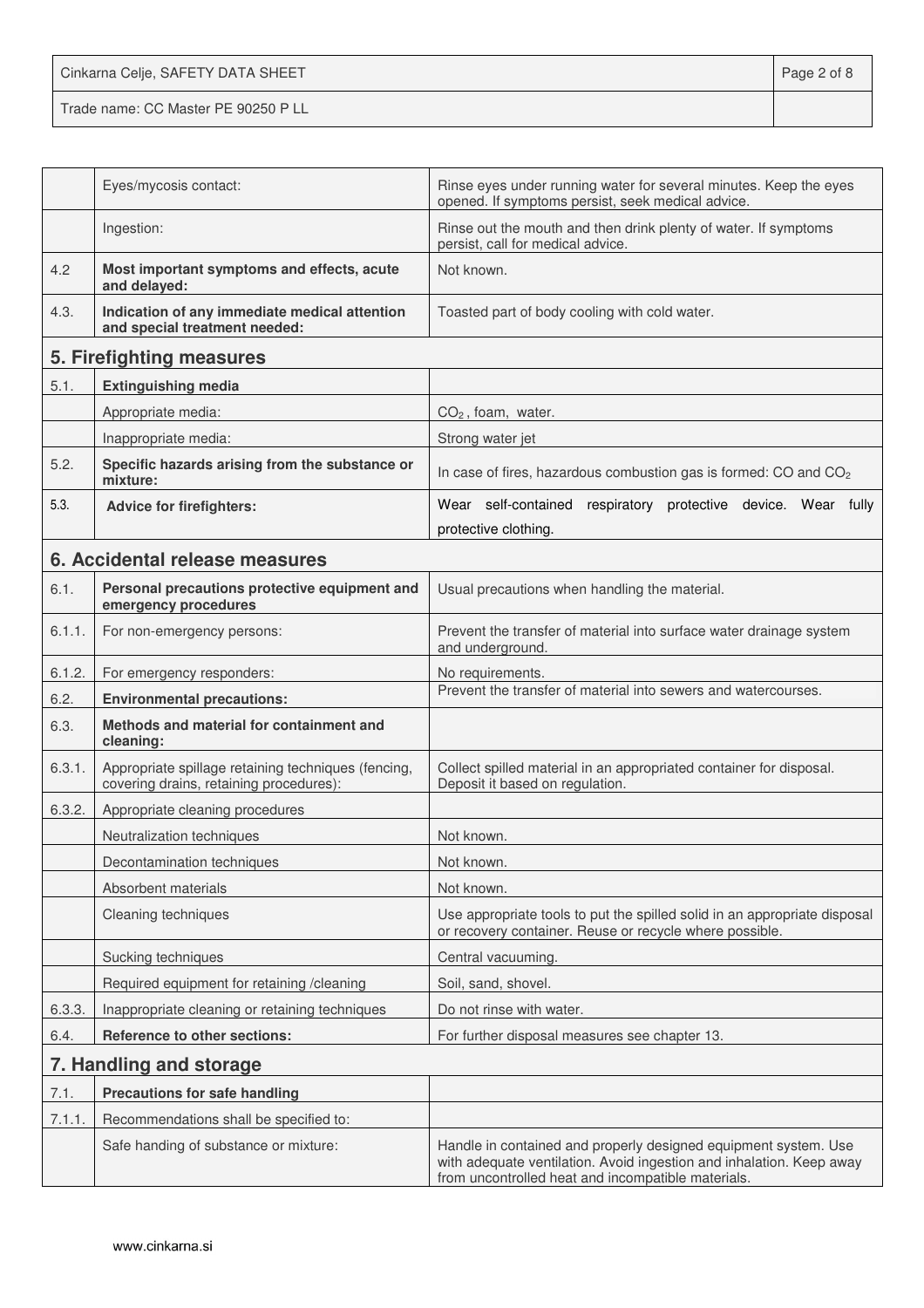| Cinkarna Celje, SAFETY DATA SHEET   | Page 3 of 8 |
|-------------------------------------|-------------|
| Trade name: CC Master PE 90250 P LL |             |

|        | Prevent handling of incompatible substances or<br>mixtures:                                                         | Lay attention to the warnings on the label.                                                                                                                                                      |
|--------|---------------------------------------------------------------------------------------------------------------------|--------------------------------------------------------------------------------------------------------------------------------------------------------------------------------------------------|
|        | Reduce the release of the substance or mixture to<br>the environment:                                               | Packaging should be tightly closed and upright to prevent leakage.                                                                                                                               |
| 7.1.2. | General working hygiene (prohibited eating,<br>drinking and smoking within working area; washing<br>hands $\dots$ ) | Immediately remove any clothing soiled by the product. Avoid contact<br>with skin and eyes. During processing and handling of the product,<br>don't eat and drink. Avoid inhalation of dust.     |
| 7.2.   | Conditions for safe storage, including any<br>incompatibilities                                                     |                                                                                                                                                                                                  |
|        | Management of risk associated with:                                                                                 | Ground all material handling and transfer equipment to dissipate built-<br>up of static electricity.                                                                                             |
|        | - explosive atmospheres:                                                                                            | Every effort should be made to prevent the accumulation of powders<br>or fine dusts around material handling systems. ŽAccumulated<br>powders or fine dusts may form explosive air-dust mixture. |
|        | - corrosive substances:                                                                                             | Keep away from food, drink and the strong oxidizers.                                                                                                                                             |
|        | - incompatible substances or mixtures:                                                                              | The premises must be adequately ventilated.                                                                                                                                                      |
|        | - evaporation substances:                                                                                           | Keep from sources of ignition, heat and open flame.                                                                                                                                              |
|        | - potential ignition sources:                                                                                       | Precautions against electrostatic electricity, the use of grounded<br>equipment.                                                                                                                 |
|        | How to control the effects of                                                                                       |                                                                                                                                                                                                  |
|        | - weather conditions:                                                                                               | Store in a dry place.                                                                                                                                                                            |
|        | - ambient pressure:                                                                                                 | There are no requirements.                                                                                                                                                                       |
|        | - temperature:                                                                                                      | Do not store above 25 °C.                                                                                                                                                                        |
|        | - sunlight:                                                                                                         | Keep away from heat and direct sunlight.                                                                                                                                                         |
|        | - humidity:                                                                                                         | Store the product in dry and cold place. Keep away from heat, direct<br>sunlight and moisture. Keep in well-closed packaging.                                                                    |
|        | - vibrations:                                                                                                       | There are no requirements.                                                                                                                                                                       |
|        | Securing integrity of substance or mixture by use<br>of:                                                            |                                                                                                                                                                                                  |
|        | - stabilisers:                                                                                                      | There are no requirements.                                                                                                                                                                       |
|        | - antioxidants:                                                                                                     | There are no requirements.                                                                                                                                                                       |
|        | Other advice including:                                                                                             |                                                                                                                                                                                                  |
|        | - ventilation requirements;                                                                                         | Facilities must be adequately ventilated.                                                                                                                                                        |
|        | - specific designs for storage rooms or vessels<br>(including retention walls and ventilation):                     | No special measures required.                                                                                                                                                                    |
|        | - quantity limitations regarding storage conditions:                                                                | No special measures required.                                                                                                                                                                    |
|        | - packaging compatibility:                                                                                          | No special measures required.                                                                                                                                                                    |
| 7.3.   | Specific end use(s):                                                                                                | Colouring of polyethylene products.                                                                                                                                                              |
|        | 8. Exposure control/ personal protection                                                                            |                                                                                                                                                                                                  |
| 8.1.   | <b>Control parameters</b>                                                                                           |                                                                                                                                                                                                  |
| 8.1.1. | Limit values (MV):                                                                                                  |                                                                                                                                                                                                  |
|        | <b>DNEL</b>                                                                                                         | Titanium dioxide: 10 mg/m <sup>3</sup>                                                                                                                                                           |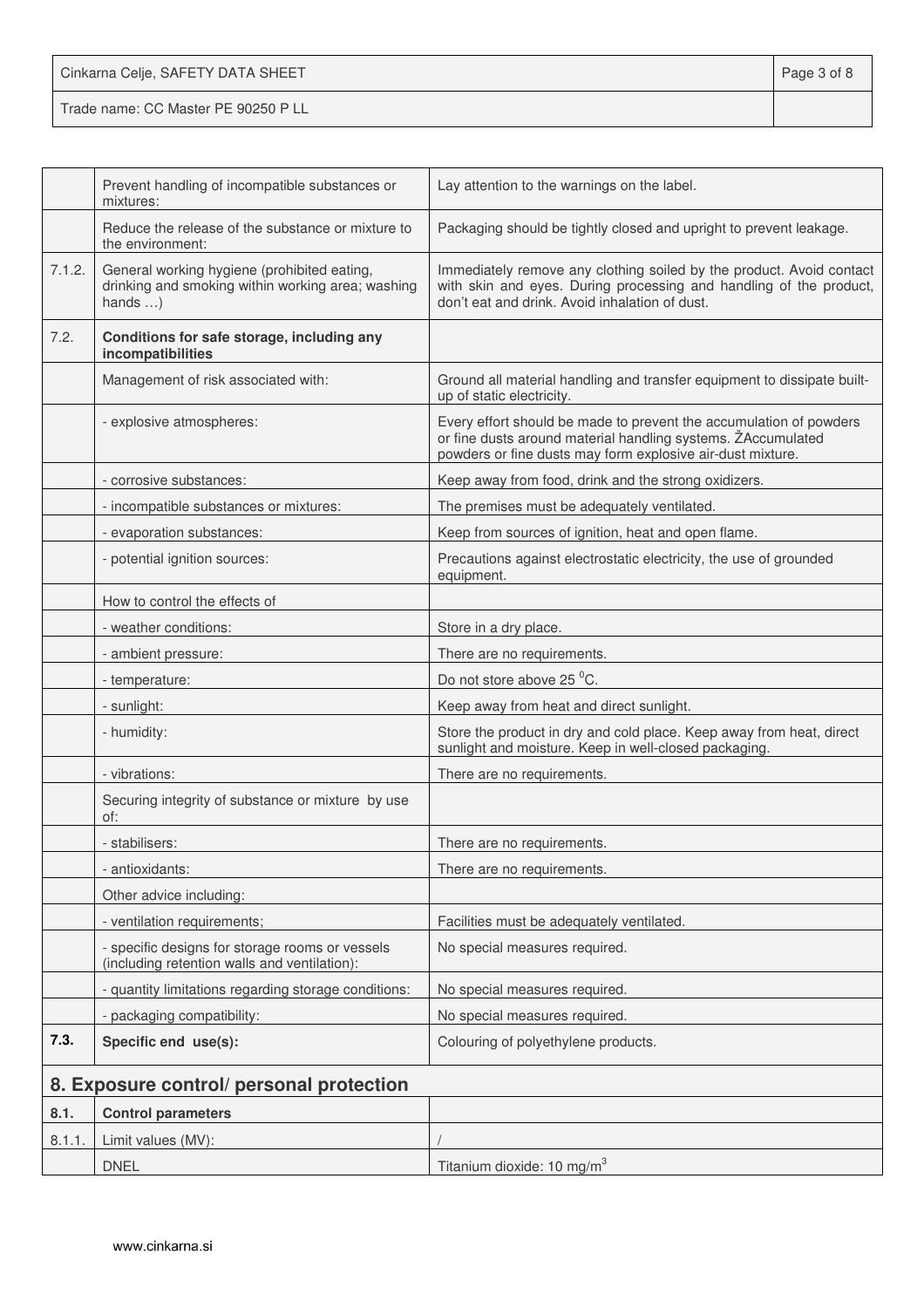Cinkarna Celje, SAFETY DATA SHEET **Page 4 of 8** 

Trade name: CC Master PE 90250 P LL

|        | <b>PNEC</b>                                               | Titanium dioxide:                                                                                                                                                                                                                                                                                                                                                                                                                                                                   |  |  |
|--------|-----------------------------------------------------------|-------------------------------------------------------------------------------------------------------------------------------------------------------------------------------------------------------------------------------------------------------------------------------------------------------------------------------------------------------------------------------------------------------------------------------------------------------------------------------------|--|--|
|        |                                                           | Freshwater: $> 0,127$ mg/l                                                                                                                                                                                                                                                                                                                                                                                                                                                          |  |  |
|        |                                                           | Freshwater deposits: > 1000 mg/kg                                                                                                                                                                                                                                                                                                                                                                                                                                                   |  |  |
|        |                                                           | Sea water: $> 0,62$ mg/l                                                                                                                                                                                                                                                                                                                                                                                                                                                            |  |  |
|        |                                                           | Sea water deposits: > 100 mg/kg                                                                                                                                                                                                                                                                                                                                                                                                                                                     |  |  |
|        |                                                           | Soil: > 100 mg/kg                                                                                                                                                                                                                                                                                                                                                                                                                                                                   |  |  |
|        |                                                           | Wastewater treatment plant: $> 100$ mg/kg                                                                                                                                                                                                                                                                                                                                                                                                                                           |  |  |
| 8.2.   | <b>Exposure control</b>                                   |                                                                                                                                                                                                                                                                                                                                                                                                                                                                                     |  |  |
| 8.2.1. | Appropriate engineering controls:                         | Ventilation on the work place.                                                                                                                                                                                                                                                                                                                                                                                                                                                      |  |  |
| 8.2.2. | Personal protective equipment:                            |                                                                                                                                                                                                                                                                                                                                                                                                                                                                                     |  |  |
|        | - respiratory protection:                                 | If engineering controls and ventilation are not sufficient to prevent<br>built-up of aerosols, vapours or dusts, appropriate NIOSH approved<br>air-purifying respirators or self-contained breathing apparatus<br>appropriate for exposure potential should be used. Air-supplied<br>breathing apparatus must be used when oxygen concentrations are<br>low or if airborne concentrations exceed the limits of the air-purifyng<br>respirators. Dust musk, SIST EN 143:2001/AC:2005 |  |  |
|        | - skin protection:                                        | Protective clothing, SIST EN ISO 13688:2013                                                                                                                                                                                                                                                                                                                                                                                                                                         |  |  |
|        | - hand protection:                                        | Wear thermal insulating gloves whenever molten material is present.<br>SIST EN 374-3:2003/AC:2006.                                                                                                                                                                                                                                                                                                                                                                                  |  |  |
|        | - eye/face protection:                                    | Safety goggles, SIST EN 166:2002                                                                                                                                                                                                                                                                                                                                                                                                                                                    |  |  |
|        | - heat radiation protection:                              | Gloves, SIST EN 407:2004                                                                                                                                                                                                                                                                                                                                                                                                                                                            |  |  |
|        | Other:                                                    | Before eating, drinking, or smoking, wash face and hands thoroughly<br>with soap and water.                                                                                                                                                                                                                                                                                                                                                                                         |  |  |
| 8.2.3. | Environment exposure control:                             | Do not allow product to reach ground water, water bodies or sewage<br>system.                                                                                                                                                                                                                                                                                                                                                                                                       |  |  |
|        | 9. Physical and chemical properties                       |                                                                                                                                                                                                                                                                                                                                                                                                                                                                                     |  |  |
| 9.1.   | Information on basic physical and chemical<br>properties: |                                                                                                                                                                                                                                                                                                                                                                                                                                                                                     |  |  |
|        | - appearance                                              | Solid, pellets                                                                                                                                                                                                                                                                                                                                                                                                                                                                      |  |  |
|        | - color                                                   | White                                                                                                                                                                                                                                                                                                                                                                                                                                                                               |  |  |
|        | - odor:                                                   | Odorles                                                                                                                                                                                                                                                                                                                                                                                                                                                                             |  |  |
|        | Upper/lower flammability or explosive limit:              | N.a.                                                                                                                                                                                                                                                                                                                                                                                                                                                                                |  |  |
|        | Relative density:                                         | 1,60 – 1,75 g/m <sup>3</sup> at 20 <sup>o</sup> C                                                                                                                                                                                                                                                                                                                                                                                                                                   |  |  |
|        | Solubility:                                               | Insoluble in water                                                                                                                                                                                                                                                                                                                                                                                                                                                                  |  |  |
| 9.2.   | Other information:                                        | N.a.                                                                                                                                                                                                                                                                                                                                                                                                                                                                                |  |  |
|        | 10. Stability and reactivity                              |                                                                                                                                                                                                                                                                                                                                                                                                                                                                                     |  |  |
| 10.1.  | <b>Reactivity:</b>                                        | Stable and not reactive.                                                                                                                                                                                                                                                                                                                                                                                                                                                            |  |  |
| 10.2.  | <b>Chemical stability:</b>                                | Under normal conditions the products is stable.                                                                                                                                                                                                                                                                                                                                                                                                                                     |  |  |
| 10.3.  | Possible hazardous reactions:                             | This product is stable under normal use conditions for shock,                                                                                                                                                                                                                                                                                                                                                                                                                       |  |  |
|        |                                                           | vibration, pressure or temperature.                                                                                                                                                                                                                                                                                                                                                                                                                                                 |  |  |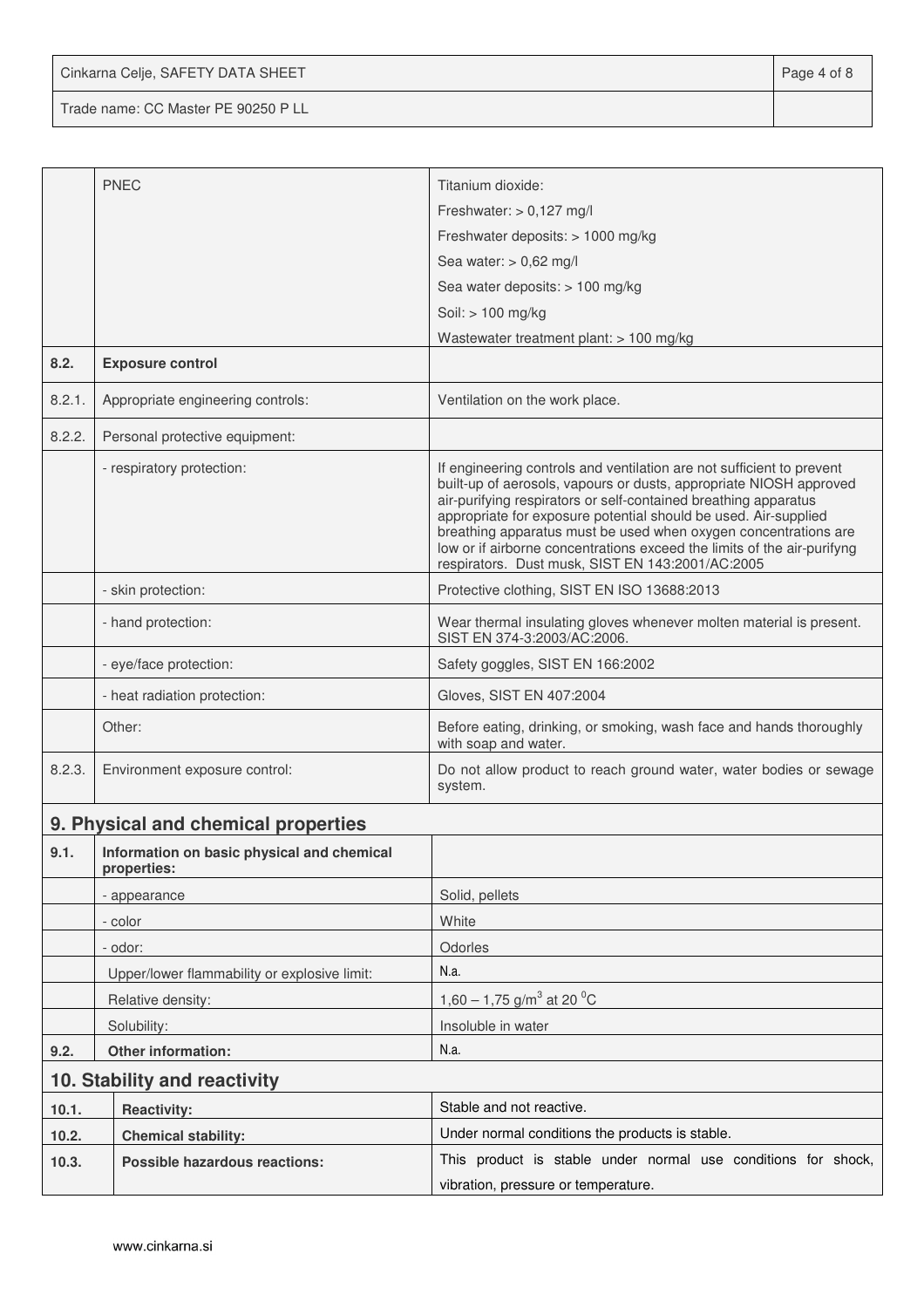Cinkarna Celje, SAFETY DATA SHEET **Page 5 of 8** Trade name: CC Master PE 90250 P LL

| 10.4. | <b>Conditions to avoid:</b>              | Avoid contact with flames or sparks. Do not heat temperatures<br>exceeding 350 °C.                                                                                                                                                                                                                                                                                                                                                                                                                                                                                                                                                                                                                                                                    |  |
|-------|------------------------------------------|-------------------------------------------------------------------------------------------------------------------------------------------------------------------------------------------------------------------------------------------------------------------------------------------------------------------------------------------------------------------------------------------------------------------------------------------------------------------------------------------------------------------------------------------------------------------------------------------------------------------------------------------------------------------------------------------------------------------------------------------------------|--|
| 10.5. | Incompatible materials:                  | Acid, alkali and oxidants.                                                                                                                                                                                                                                                                                                                                                                                                                                                                                                                                                                                                                                                                                                                            |  |
| 10.6. | <b>Hazardous decomposition products:</b> | Dust may from an explosive mixture with air, ignited by sparks<br>or source of ignition.                                                                                                                                                                                                                                                                                                                                                                                                                                                                                                                                                                                                                                                              |  |
|       | 11. Toxicological data                   |                                                                                                                                                                                                                                                                                                                                                                                                                                                                                                                                                                                                                                                                                                                                                       |  |
| 11.1. | Information on toxicological effects     |                                                                                                                                                                                                                                                                                                                                                                                                                                                                                                                                                                                                                                                                                                                                                       |  |
|       | - Acute toxicity:                        | Titanium dioxide:<br>Acute oral toxicity: LD 50/rat > 5000 mg/kg<br>Acute oral toxicity by inhalation: LD 50/4h rat > 6,82 mg/l                                                                                                                                                                                                                                                                                                                                                                                                                                                                                                                                                                                                                       |  |
|       | - skin corrosion/irritation:             | N.a.                                                                                                                                                                                                                                                                                                                                                                                                                                                                                                                                                                                                                                                                                                                                                  |  |
|       | - Serious eye damage/irritation:         | N.a.                                                                                                                                                                                                                                                                                                                                                                                                                                                                                                                                                                                                                                                                                                                                                  |  |
|       | - respiratory or skin sensitisation:     | May cause allergic reaction                                                                                                                                                                                                                                                                                                                                                                                                                                                                                                                                                                                                                                                                                                                           |  |
|       | - germ cell mutagenicity:                | N.a.                                                                                                                                                                                                                                                                                                                                                                                                                                                                                                                                                                                                                                                                                                                                                  |  |
|       | - Carcinogenicity:                       | In February 2006 the IARC came to the conclusion that there are not<br>enough evidence that titanium dioxide has carcinogenic effects in<br>humans. However, based on experiments in rats (inhalation), the IARC<br>notes that there is enough proof for carcinogenicity in the studied<br>animals (rats). General conclusion of the IARC is that Titanium<br>dioxide is "possibly carcinogen" to humans (class 2B).<br>This conclusion is based on the IARC rules that require the<br>identification of carcinogenicity be made by confirming the results<br>regarding the formation of tumours and performing two or more<br>independent researches in one living species in different laboratories<br>or on separate occasions by various methods. |  |
|       | - Toxicity for reproduction:             | It is not toxic for reproduction.                                                                                                                                                                                                                                                                                                                                                                                                                                                                                                                                                                                                                                                                                                                     |  |
|       | - STOT - single exposure:                | N.a.                                                                                                                                                                                                                                                                                                                                                                                                                                                                                                                                                                                                                                                                                                                                                  |  |
|       | - STOT - repeated exposure:              | N.a.                                                                                                                                                                                                                                                                                                                                                                                                                                                                                                                                                                                                                                                                                                                                                  |  |
|       | - Inhalation hazards:                    | N.a.                                                                                                                                                                                                                                                                                                                                                                                                                                                                                                                                                                                                                                                                                                                                                  |  |
|       | 12. Ecological information               |                                                                                                                                                                                                                                                                                                                                                                                                                                                                                                                                                                                                                                                                                                                                                       |  |
| 12.1. | <b>Toxicity:</b>                         | Titanium dioxide:<br>Toxicity for fish:<br>LC <sub>50</sub> / 96 h / Pimephales promelas (fathead minnow): > 1000 mg/l<br>Toxicity for aquatic organisms:<br>EC <sub>50</sub> / 72 h / Pseudokirchneriella subcapitata (green algae): 61 mg/l<br>Toxicity for aquatic invertebrates:<br>EC <sub>50</sub> / 48 h / Daphnia magna (water flea): > 1000 mg/l                                                                                                                                                                                                                                                                                                                                                                                             |  |
| 12.2. | Persistence and degradability:           | The product is bio non-degradable and insoluble in water.                                                                                                                                                                                                                                                                                                                                                                                                                                                                                                                                                                                                                                                                                             |  |
| 12.3. | <b>Accumulation in organisms:</b>        | The product does not accumulate in organisms.                                                                                                                                                                                                                                                                                                                                                                                                                                                                                                                                                                                                                                                                                                         |  |
| 12.4. | <b>Mobility in soil:</b>                 | N.a.                                                                                                                                                                                                                                                                                                                                                                                                                                                                                                                                                                                                                                                                                                                                                  |  |
| 12.5. | PBT and vPvB assessment results:         | Unclassified substance PBT/ Unclassified substance vPvB.                                                                                                                                                                                                                                                                                                                                                                                                                                                                                                                                                                                                                                                                                              |  |
| 12.6. | <b>Other adversative effects:</b>        | Do not allow product to reach ground water, water bodies or sewage<br>system.                                                                                                                                                                                                                                                                                                                                                                                                                                                                                                                                                                                                                                                                         |  |
|       | 13. Disposal considerations              |                                                                                                                                                                                                                                                                                                                                                                                                                                                                                                                                                                                                                                                                                                                                                       |  |
| 13.1. | <b>Waste treatment methods:</b>          | Remove in accordance with local regulations<br>Classification No. 07 02 13waste plastic                                                                                                                                                                                                                                                                                                                                                                                                                                                                                                                                                                                                                                                               |  |
|       |                                          |                                                                                                                                                                                                                                                                                                                                                                                                                                                                                                                                                                                                                                                                                                                                                       |  |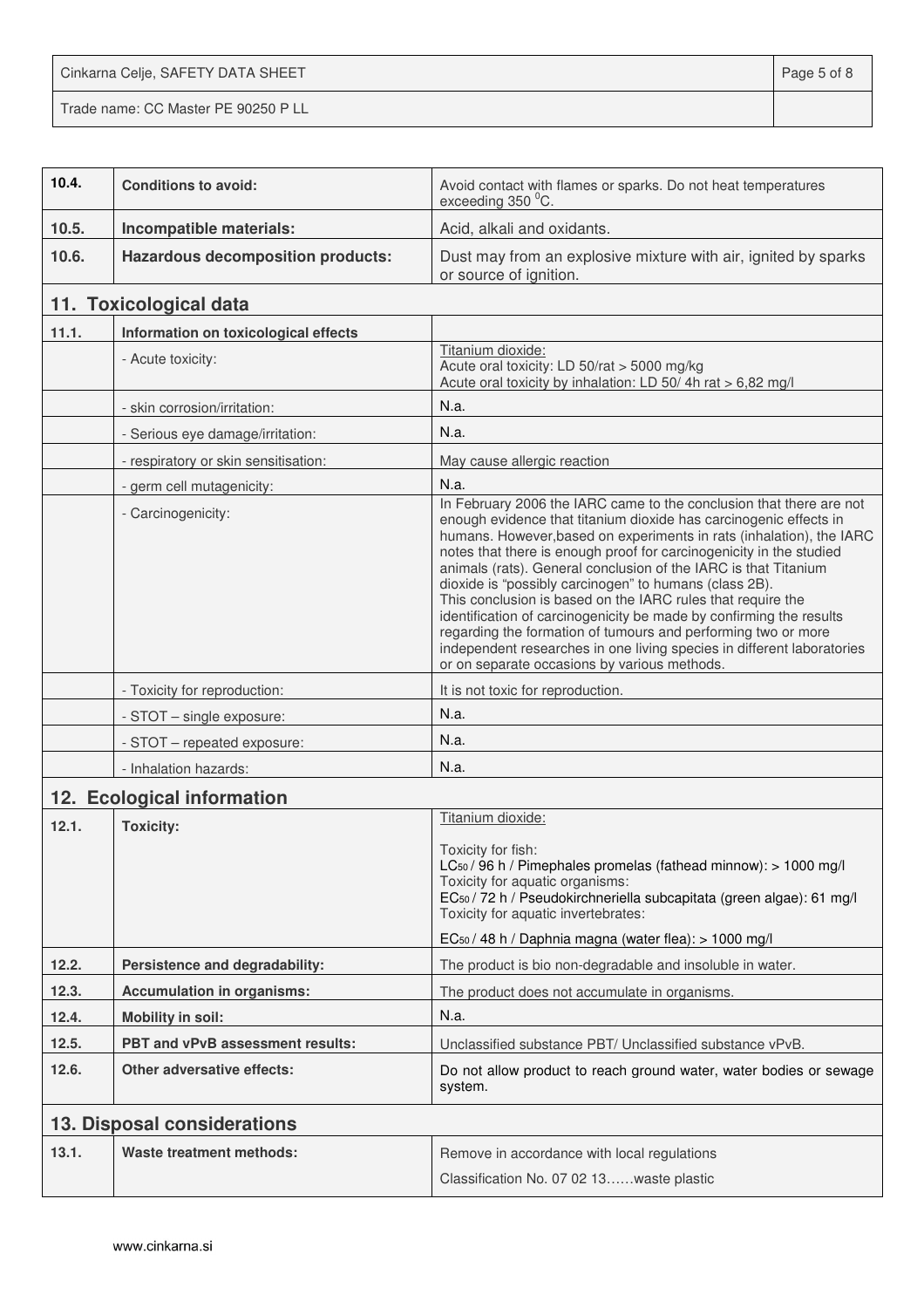Cinkarna Celje, SAFETY DATA SHEET **Page 6 of 8** and 2011 12 and 2012 12 and 2012 12 and 2012 12 and 2012 12 and 201 Trade name: CC Master PE 90250 P LL

|        | 14. Transport information                                                                                                                                                                                  |                                                                                                                                                                                                                                                                         |
|--------|------------------------------------------------------------------------------------------------------------------------------------------------------------------------------------------------------------|-------------------------------------------------------------------------------------------------------------------------------------------------------------------------------------------------------------------------------------------------------------------------|
|        | ADR, RID, AND, IMDG, ICAO-TI/IATA-DGR                                                                                                                                                                      |                                                                                                                                                                                                                                                                         |
| 14.1.  | <b>UN</b> number:                                                                                                                                                                                          |                                                                                                                                                                                                                                                                         |
| 14.2.  | UN proper shipping (technical name if<br>required):                                                                                                                                                        |                                                                                                                                                                                                                                                                         |
| 14.3   | <b>Transport hazard class:</b>                                                                                                                                                                             |                                                                                                                                                                                                                                                                         |
| 14.4.  | Packaging group:                                                                                                                                                                                           |                                                                                                                                                                                                                                                                         |
| 14.5.  | <b>Hazard to environment:</b>                                                                                                                                                                              |                                                                                                                                                                                                                                                                         |
| 14.6.  | Special precautions for user:                                                                                                                                                                              |                                                                                                                                                                                                                                                                         |
| 14.7.  | Bulk transport by MARPOL 73/78 Annex II<br>and IBC Code:                                                                                                                                                   |                                                                                                                                                                                                                                                                         |
| 14.8.  | <b>Tunnel code:</b>                                                                                                                                                                                        |                                                                                                                                                                                                                                                                         |
| 14.9.  | <b>Classification code:</b>                                                                                                                                                                                |                                                                                                                                                                                                                                                                         |
| 14.10. | <b>Hazard label:</b>                                                                                                                                                                                       |                                                                                                                                                                                                                                                                         |
|        | 15. Regulatory information                                                                                                                                                                                 |                                                                                                                                                                                                                                                                         |
| 15.1.  | Rules and regulations regarding health,<br>safety, and environmental hazard specific to<br>the substance or mixture:                                                                                       | Law of chemicals and regulation of classification, packaging and<br>labelling of hazard material and preparation.                                                                                                                                                       |
| 15.2.  | <b>Chemical safety assessment:</b>                                                                                                                                                                         | Chemical safety assessment was not made.                                                                                                                                                                                                                                |
|        | 16. Other information                                                                                                                                                                                      |                                                                                                                                                                                                                                                                         |
|        | Amendments made in the revised edition:                                                                                                                                                                    |                                                                                                                                                                                                                                                                         |
|        | List of relevant R phrases, hazard statements,<br>safety phrases and/or precautionary statements.<br>Write out the full text of any statement which are<br>not written out in full under Sections 2 to 15: |                                                                                                                                                                                                                                                                         |
|        | Training of personnel:                                                                                                                                                                                     | In accordance with technical instruction.                                                                                                                                                                                                                               |
|        | Sources:                                                                                                                                                                                                   | The data given here are based on current knowledge and experience.<br>The purpose of this Material Safety Data Sheet is to describe the<br>product in terms of its safety requirements. The data do not signify<br>any warranty with regard to the products properties. |
|        |                                                                                                                                                                                                            | Chemicals Act (Zkem-UPB1) Official Gazette of RS No.<br>110/2003, as amended (Official Gazette of RS, No. 16/2008 9/<br>$2011$ ).                                                                                                                                       |
|        |                                                                                                                                                                                                            | Act on occupational safety and health (ZVZD-1) Official Gazette<br>$\bullet$<br>of RS, No. 43/2011.                                                                                                                                                                     |
|        |                                                                                                                                                                                                            | Rules on the protection of workers from risks related to chemical<br>$\bullet$<br>agents at work (Official Gazette of RS, No. 100/2001, as<br>amended (Official Gazette of RS, No. 39/2005, 53/2007,<br>102/2010).                                                      |
|        |                                                                                                                                                                                                            | Regulation on the classification, packaging and labeling of<br>$\bullet$<br>dangerous preparations (Official Gazette of RS No. 67/2005, as<br>amended (Official Gazette of RS, no. 137/2006, 70/2008 and<br>88/2008, 126/2008, 81/2009).                                |
|        |                                                                                                                                                                                                            | Rules on reporting (Official Gazette of RS, No. 35/2011), as                                                                                                                                                                                                            |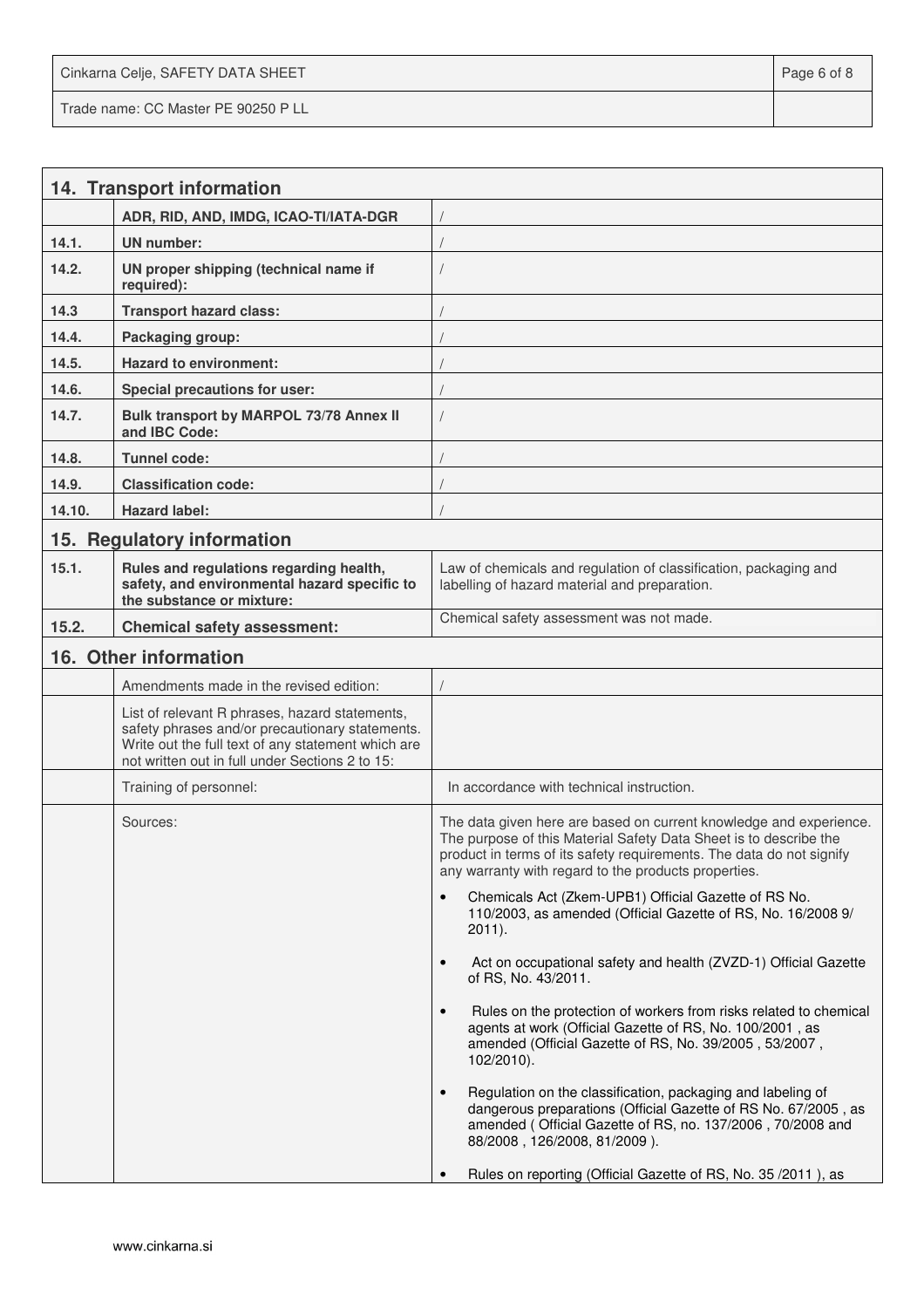| Cinkarna Celje, SAFETY DATA SHEET   | Page 7 of 8 |
|-------------------------------------|-------------|
| Trade name: CC Master PE 90250 P LL |             |

|                                              |                        | amended (Official Gazette RS, No. 49/2013).                                                                                                                                                                                                                                                                                                                                                                                                                                                                                                                                                                                                                                                                                                                                                                                                                                                          |
|----------------------------------------------|------------------------|------------------------------------------------------------------------------------------------------------------------------------------------------------------------------------------------------------------------------------------------------------------------------------------------------------------------------------------------------------------------------------------------------------------------------------------------------------------------------------------------------------------------------------------------------------------------------------------------------------------------------------------------------------------------------------------------------------------------------------------------------------------------------------------------------------------------------------------------------------------------------------------------------|
|                                              | $\bullet$              | Regulation on the management of packaging and packaging<br>waste (Official Gazette RS, no. 84/2006).                                                                                                                                                                                                                                                                                                                                                                                                                                                                                                                                                                                                                                                                                                                                                                                                 |
|                                              | $\bullet$<br>34/2008). | Ordinance on Waste Management (Official Gazette of RS, No.                                                                                                                                                                                                                                                                                                                                                                                                                                                                                                                                                                                                                                                                                                                                                                                                                                           |
|                                              | $\bullet$<br>$\bullet$ | Regulation (EC) no. 1907/2006 of the European Parliament and<br>of the Council concerning the Registration, Evaluation,<br>Authorisation and Restriction of Chemicals (REACH),<br>establishing a European Chemicals Agency, amending Directive<br>1999/45/EC and repealing Council Regulation (EEC) No. 793/93<br>and Commission Regulation (EC) no. 1488/94 and Council<br>Directive 76/769/EEC and Commission Directives 91/155/EEC,<br>93/67/EEC, 93/105/EEC and 2000/21/EC, as amended (OJ EU<br>No. 453 /2010, 348/2013).<br>Regulation (EC) no. 1272/2008 of the European Parliament and<br>of the Council on classification, labeling and packaging of<br>substances and mixtures, amending and repealing Directives<br>67/548/EEC, 1999/45 / EC and amending Regulation (EC) no.<br>1907/2006, as amended (Official Gazette of RS, No. 790/2009<br>286/2011, 618/2012, 0487/2013, 758/2013). |
|                                              | $\bullet$              | Publication of titles and references of harmonised standards<br>under Union harmonisation legislation (2013/C 186/01).                                                                                                                                                                                                                                                                                                                                                                                                                                                                                                                                                                                                                                                                                                                                                                               |
| A key or legend to abbreviation and acronyms | ADI -                  | Acceptable Daily Intake                                                                                                                                                                                                                                                                                                                                                                                                                                                                                                                                                                                                                                                                                                                                                                                                                                                                              |
| used in the safety data sheet:               | ADN -                  | European Agreement concerning the International                                                                                                                                                                                                                                                                                                                                                                                                                                                                                                                                                                                                                                                                                                                                                                                                                                                      |
|                                              |                        | Carriage of Dangerous Goods by Inland Waterways                                                                                                                                                                                                                                                                                                                                                                                                                                                                                                                                                                                                                                                                                                                                                                                                                                                      |
|                                              | CLP-                   | Regulation (EC) No 1272/2008 on classification,                                                                                                                                                                                                                                                                                                                                                                                                                                                                                                                                                                                                                                                                                                                                                                                                                                                      |
|                                              |                        | packaging and labelling of substances and mixtures                                                                                                                                                                                                                                                                                                                                                                                                                                                                                                                                                                                                                                                                                                                                                                                                                                                   |
|                                              | PNEC -                 | <b>Predicted No Effect Concentration</b>                                                                                                                                                                                                                                                                                                                                                                                                                                                                                                                                                                                                                                                                                                                                                                                                                                                             |
|                                              | DNEL -                 | Derived No Effect Level                                                                                                                                                                                                                                                                                                                                                                                                                                                                                                                                                                                                                                                                                                                                                                                                                                                                              |
|                                              | STOT-                  | Specific target organ toxicity                                                                                                                                                                                                                                                                                                                                                                                                                                                                                                                                                                                                                                                                                                                                                                                                                                                                       |
|                                              | ADR-                   | European Agreement concerning the International                                                                                                                                                                                                                                                                                                                                                                                                                                                                                                                                                                                                                                                                                                                                                                                                                                                      |
|                                              |                        | Carriage of Dangerous Goods by Road                                                                                                                                                                                                                                                                                                                                                                                                                                                                                                                                                                                                                                                                                                                                                                                                                                                                  |
|                                              | CAS -                  | <b>Chemical Abstract Services</b>                                                                                                                                                                                                                                                                                                                                                                                                                                                                                                                                                                                                                                                                                                                                                                                                                                                                    |
|                                              | EINECS -               | European Inventory of Existing Commercial Chemical                                                                                                                                                                                                                                                                                                                                                                                                                                                                                                                                                                                                                                                                                                                                                                                                                                                   |
|                                              | GHS-                   | Substances<br>Globally Harmonised System of Classification and<br>Labelling of Chemicals                                                                                                                                                                                                                                                                                                                                                                                                                                                                                                                                                                                                                                                                                                                                                                                                             |
|                                              | REACH-                 | Registration, Evaluation, Authorisation and Restriction of                                                                                                                                                                                                                                                                                                                                                                                                                                                                                                                                                                                                                                                                                                                                                                                                                                           |
|                                              |                        | Chemicals                                                                                                                                                                                                                                                                                                                                                                                                                                                                                                                                                                                                                                                                                                                                                                                                                                                                                            |
|                                              | ICAO-TI -              | International Civil Aviation Organisation - Technical                                                                                                                                                                                                                                                                                                                                                                                                                                                                                                                                                                                                                                                                                                                                                                                                                                                |
|                                              |                        | Instructions                                                                                                                                                                                                                                                                                                                                                                                                                                                                                                                                                                                                                                                                                                                                                                                                                                                                                         |
|                                              | IMDG -                 | Code International Maritime Dangerous Goods Code                                                                                                                                                                                                                                                                                                                                                                                                                                                                                                                                                                                                                                                                                                                                                                                                                                                     |
|                                              | <b>IATA -</b>          | International Air Transport Association                                                                                                                                                                                                                                                                                                                                                                                                                                                                                                                                                                                                                                                                                                                                                                                                                                                              |
|                                              | ISO-                   | International Organization For Standardization                                                                                                                                                                                                                                                                                                                                                                                                                                                                                                                                                                                                                                                                                                                                                                                                                                                       |
|                                              | AOEL -                 | Acceptable Operator Exposure Level                                                                                                                                                                                                                                                                                                                                                                                                                                                                                                                                                                                                                                                                                                                                                                                                                                                                   |
|                                              |                        | NOAEL No - Observed Adverse Effect Level                                                                                                                                                                                                                                                                                                                                                                                                                                                                                                                                                                                                                                                                                                                                                                                                                                                             |